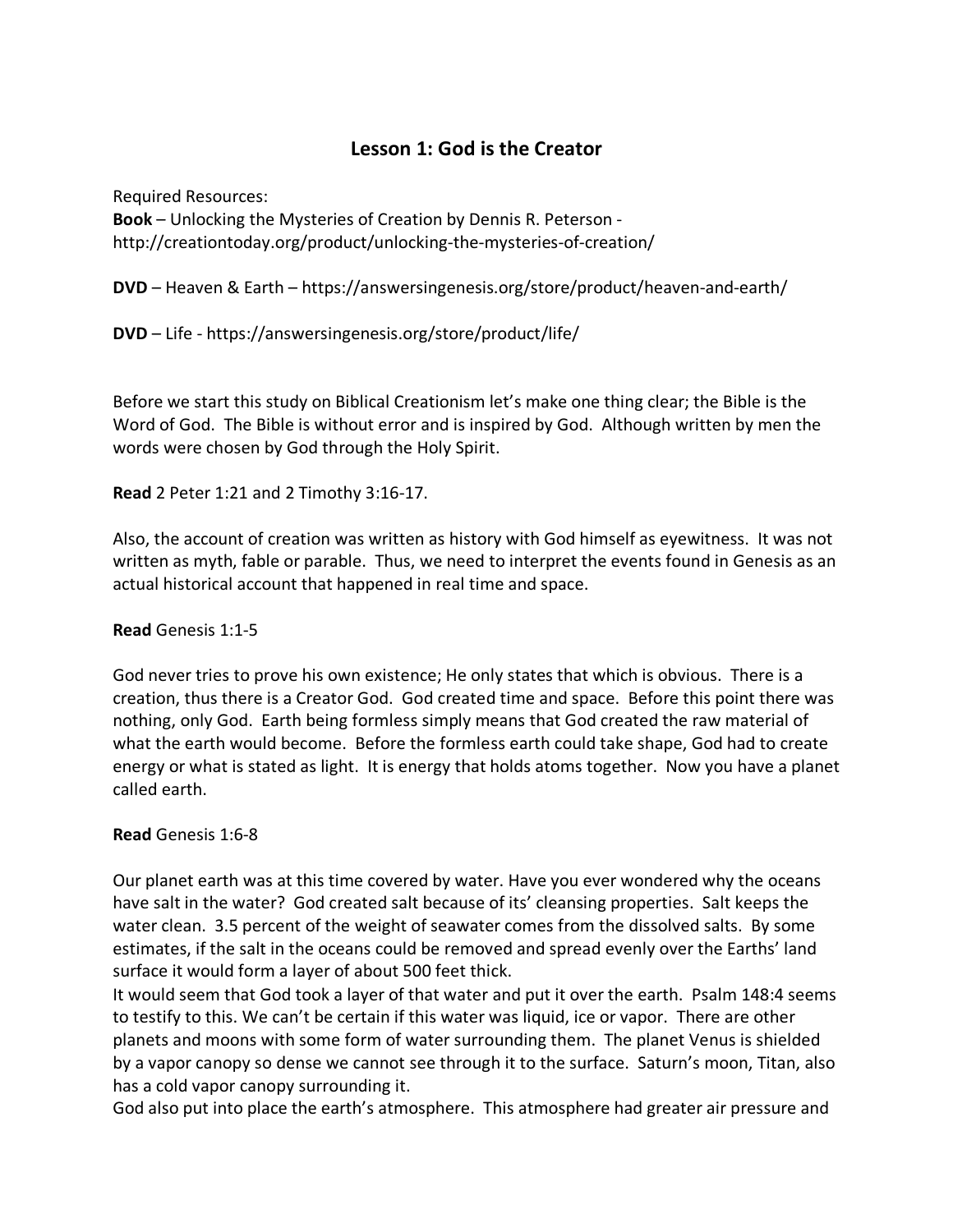25% more oxygen. Breathing would be easier and you would heal quicker. You could also run farther because of the greater air pressure and increased oxygen.

**Watch DVD** Heaven & Earth – Chapter: A Habitable Planet (2 minutes 12 seconds long)

# **Read** Genesis 1:9-13

God raised a single super continent above the oceans and planted all sorts of vegetation on it. Most secular and biblical geologists believe that at one time there was one supercontinent called "Rodinia". Biblical geologists believe that this supercontinent was the land that God created on Day 3. This supercontinent broke up at the time of the flood into the continents we see today.

Back to day 3… God created soil and thousands and thousands of species of plants and millions of individual plants, every blade of grass, every shrub, flower and tree.

**Watch DVD** Heaven & Earth – Chapter: Plants (2 minutes 28 seconds long)

# **Read** Genesis 1:14-19

Why did God put a moon where He did? Yes, the moon reflects the light from the sun to give us a "lesser" light at night, but it also serves to stabilize the earths' rotation. When the Earth rotates it wobbles slightly on its' axis. The moon's gravity holds the earth as it rotates and also keeps the earth from rotating too fast. And we all know about the moon's gravitational pull on the world's oceans producing tides.

The estimated number of stars that scientists have calculated is 1,000,000,000,000,000,000,000 (that's 1 billion trillion) stars in the observable universe.

The galaxy that our Earth resides in, the Milky Way galaxy has over 200 billion stars and is 100,000 light years in diameter. A light year is the distance that light travels in one year. Light travels 5.8 trillion miles in one year. It's hard to imagine something that is 100,000 light years in diameter.

The Hubble Space Telescope is a large telescope that NASA launched in space in 1990. The Hubble is as long as a school bus and faces out toward space taking pictures of planets, stars and galaxies. All in all, this telescope reveals an estimated 100 billion galaxies in the universe. How did the scientists at NASA come up with 100 billion? This amazing piece of technology takes a picture or views an image, consisting of a region of space barely a thousandth of a square degree on the sky; so small it would take thirty-two million of them to fill the entire sky. This incredibly small image shows an amazing 5,500 galaxies. Projecting this over the entire sky, we find that there are around 100 billion galaxies in what can be seen by the Hubble. Teacher: The best way to explain this concept is to take a 2 inch by 2-inch post it note and put it on the wall. Tell your students to pretend that this post it note is in the sky and the Hubble took a picture of just that size photograph. In just that size there are 5,500 galaxies. Now take that post it note and cover the entire sky with them. God is so powerful that creating all this was done with a spoken word.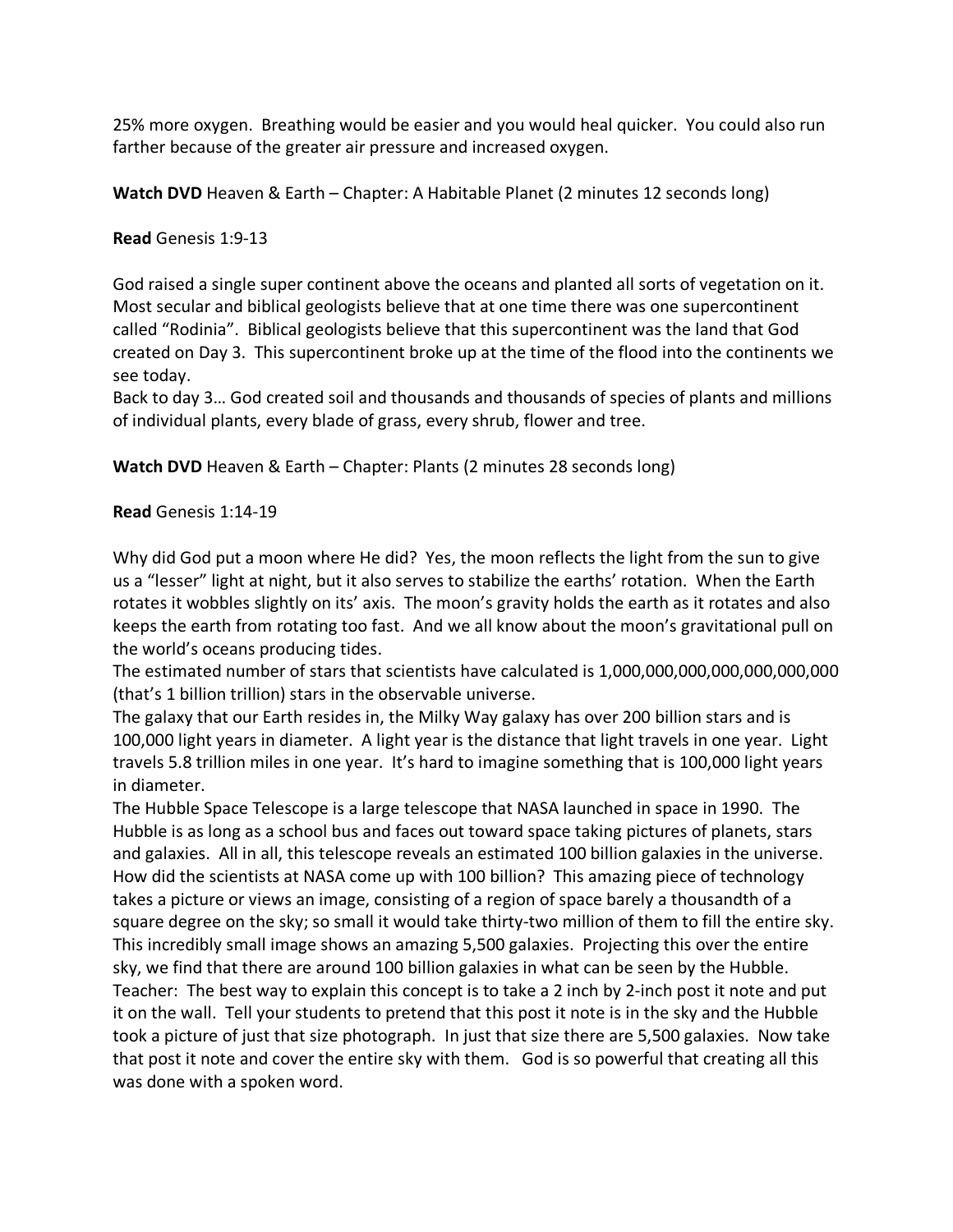# **Watch DVD** Heaven & Earth – Chapter: Sun (2 minutes 32 seconds long)

### **Read** Genesis 1:20-23

God created all ocean life; hundreds of thousands of species. Let's take a look at a couple of God's amazing creatures. Watch www.youtube.com/watch?v=i9dnTRPk0N4 (2 minutes will be enough) or google search hammerhead shark images and print a picture. If you choose to download a picture here is the information you need: Most sharks can, to some extent, detect other animals by sensing the very tiny electrical currents produced by their nerves and muscles. Sharks have hundreds of special electrical receptors found over their snout and lower jaw. These hundreds of tiny dark pores are filled with a conductive gel that transfers electrical impulses to a nerve ending in each pore. God created the hammerhead shark to have these pores across the underside of their oblong heads, which increases the number of receptors and the area these receptors can detect electrical impulses. This shark can use this incredible sense to scan the ocean floor searching for stingrays and flatfish that bury themselves in the sand. The hammerhead shark has a built in "metal detector" which helps it find its next meal.

God also created birds, the masters of flight.

**Watch DVD** Life – Chapter: Designed for Flight (2 minutes 28 seconds long).

**Watch** www.youtube.com/watch?v=w4OH6gMN6vY. Or google search Great Gray Owl images and print a picture. If you choose to down load a picture here is the information you need: God created owls that can hear sounds that are at least ten times fainter than the human ear can detect. Large ear openings in the side of the head are surrounded by deep, soft feathers that funnel sounds to each ear. An owls entire face functions as an outer ear. Compact facial feathers are arranged to form two curves, much like the shape of a satellite receiving disc. These tightly packed feathers help reflect and focus sounds into each ear. Perhaps the most amazing feature of owl ears is the shape and location of the ear openings. Truly nocturnal species that rely most heavily on hearing to locate prey have ear openings of different shapes or placed at different heights on the head. By distinguishing slight variations in sound arrival time and volume, owls can precisely locate the origin of sounds on both a vertical and a horizontal plane. To hear equally in both ears, an owl must slowly turn its head until it is directly facing the origin of the sound on both planes. Whether it can see its prey or not, the owl is now ready to attack. Using this ability, a Great Gray Owl can locate and capture a mouse or vole under 1 ½ feet of snow or 2 inches of soil.

#### **Read** Genesis 1:24-25

And God created all the animals; from the great elephants to the tiny ant. Google search giraffe images. Find one drinking and print. You probably never thought of a giraffe bending its neck down to drink water as God's amazing design. The 25-pound heart is one of the largest in the animal kingdom and nearly double the blood pressure of nearly any other animal. Why doesn't the giraffe pass out when he stoops down for a drink with all that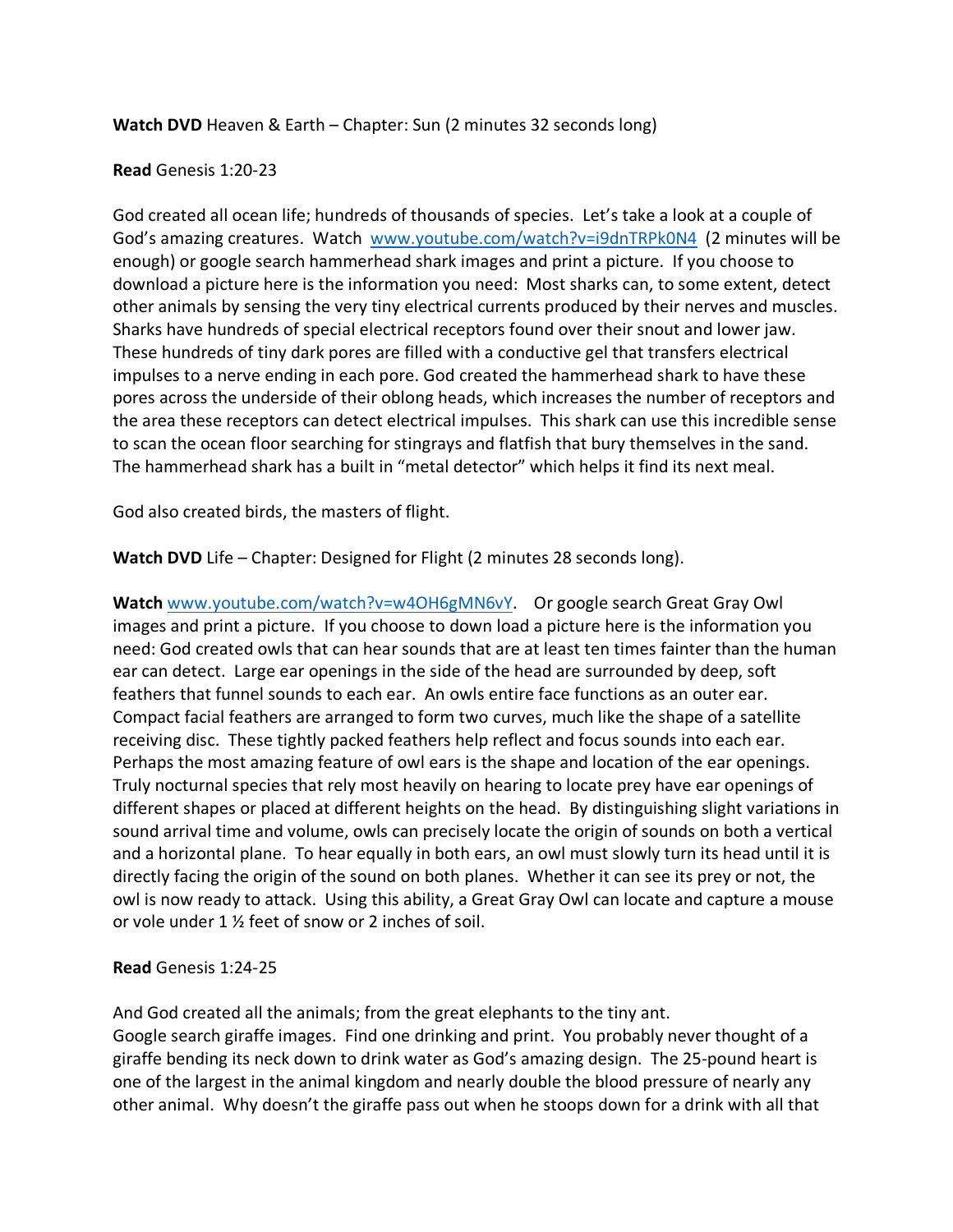blood rushing toward the brain? What should be a problem in reality is not. God designed the giraffe with jugular blood vessels in the neck that have a series of one-way check valves to hold back the blood from rushing to the brain when it lowers its head. These check valves also stop the blood from flowing away from the brain too quickly when it lifts its head again. Just in case some extra blood does reach the brain, a series of spongy tissue at the base of the brain soaks up any excess blood.

**Watch DVD** Life – Chapter: Chameleons (2 minutes and 4 seconds long).

**Read** Genesis 1:26-31

After God created all the animals, God created mankind. People are not another animal; God created us separately in His image. What does that mean, in His image? Like God, we know the difference between good and evil. Like God we have feelings and emotions and we can respond to other people's feelings and emotions.

**Read** 2 Corinthians 1:3-4 God comforts us and because we are made in His image we have the capacity to comfort others.

**Read** Exodus 4:14 God gets angry and because we are made in His image we have the capacity to get angry.

**Read** 1 John 4:7-11 God loves us and has given us the capacity to love others.

**Read** Psalm 86:15 God is compassionate and has given us the ability to be compassionate.

**Read** Ephesians 5:1 God forgives us and has given us the capacity to forgive others.

**Read** Job 12:7-10 God uses His own creativity to create and because we are made in His image we have the capacity to use creativity to build bridges, buildings and washing machines. People continue to learn new things and to develop their talents and their skills. Each generation taking the knowledge from the previous one and building on it.

**Google search** Model T cars images. Print one as an example. Taking the intellect that God gave us, we invented the car. Each generation since that time has made a better car. We now have cars that have built in computers that tell us how to get to any destination we wish to go. Yes, other animals can create; beavers can build dams, termites build complicated nest with air vents to regulate temperature, birds make nests, some quite complex. But these animals do not use their own creativity. God gives them that ability by what we call instincts.

**Read** 1 John 3:1 God loves us and wants a relationship with us. We too can have a relationship with Him. Animals were never created to love God, only people were. And God gives us a choice on whether we love Him or not. Because God made us in His image, we are different